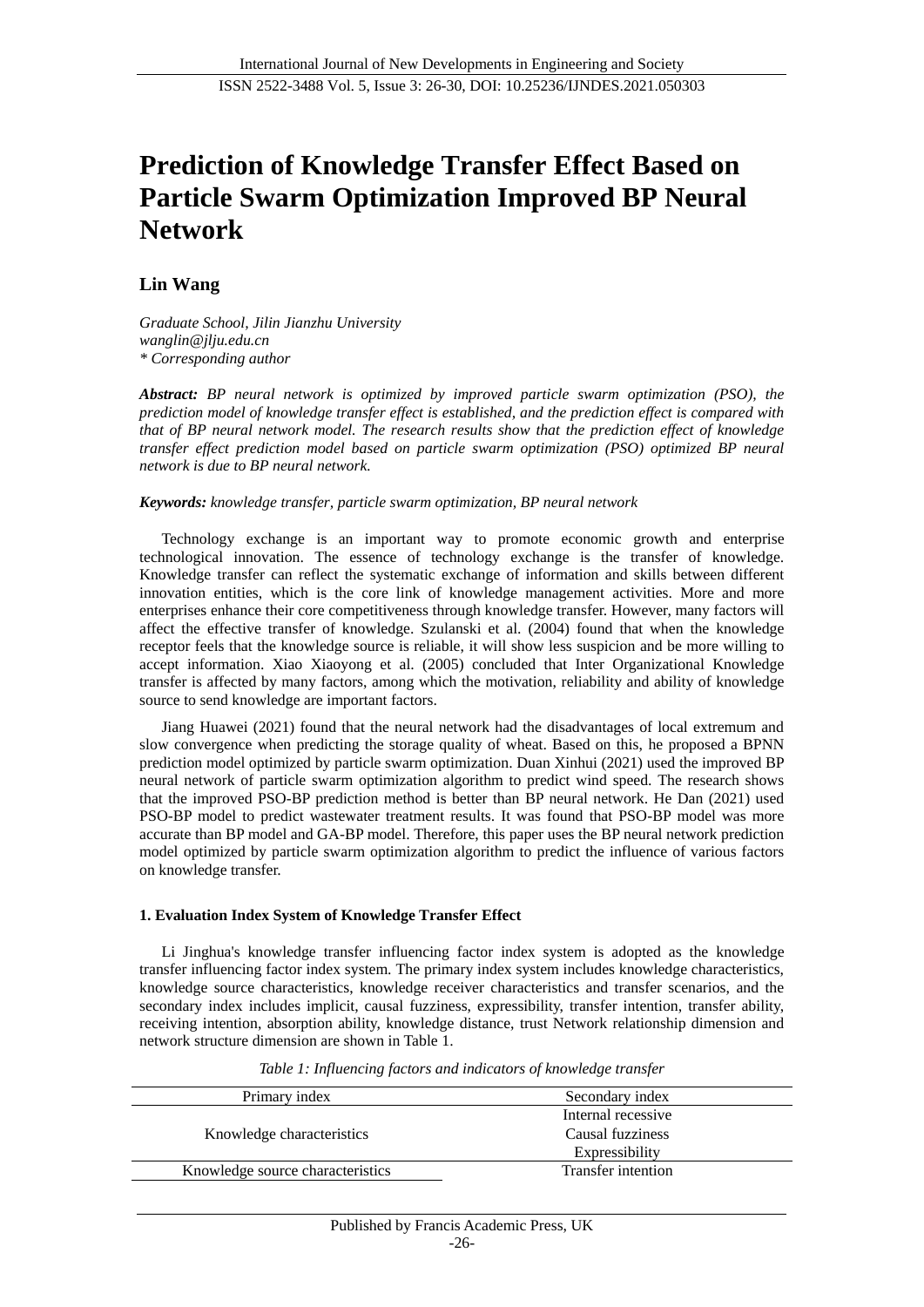# ISSN 2522-3488 Vol. 5, Issue 3: 26-30, DOI: 10.25236/IJNDES.2021.050303

|                                    | Transfer capability            |  |
|------------------------------------|--------------------------------|--|
|                                    | Willingness to receive         |  |
| Knowledge receiver characteristics | Absorptive capacity            |  |
|                                    | Knowledge distance             |  |
|                                    | trust                          |  |
| Transfer situation                 | Network relationship dimension |  |
|                                    | Network structure dimension    |  |

### **2. Results**

#### *2.1 Data Collection*

The evaluation index of knowledge transfer effect based on PSO-BP neural network includes 12 items, including 11 input indexes and 1 output index. The respondents were all senior managers of enterprises. 194 questionnaires were sent out in the form of e-mail. A total of 108 valid questionnaires were collected.

#### *2.2 Evaluation of Knowledge Transfer Effect*

The 81 groups of training data are used to train PSO-BP neural network until the optimal result is obtained. The prediction results of PSO-BP neural network model are compared with those of BP neural network model. After training, the parameters of PSO-BP optimization neural network are reset in this paper. The parameter settings are shown in Table 2. In this paper, the number of input layer nodes of BP neural network is set as 11, the number of hidden layer nodes is set as 11 and the number of output layer nodes is set as 1.

|  |  |  |  |  | Table 2: Parameter setting of PSO algorithm optimization network |  |
|--|--|--|--|--|------------------------------------------------------------------|--|
|--|--|--|--|--|------------------------------------------------------------------|--|

| Population | Maximum inertia | Minimum inertia | l Acceleration. | Acceleration |
|------------|-----------------|-----------------|-----------------|--------------|
|            | weight          | weight          | factor          | factor 2     |
| ንር         |                 | ∪.J             |                 |              |

#### *2.2.1 Comparison of Prediction Results of Two Networks*

#### (1)Error comparison

Apply the data to the two prediction models respectively to obtain the estimated value of the evaluation result of knowledge transfer effect. Compare the two prediction results with the actual value. The results are shown in Figure 1. The figure 1 shows that there is a certain gap between the predicted values of the two models and the actual values. However, the difference between the predicted value and the actual value of PSO-BP neural



*Figure 1: The comparison of evaluation results*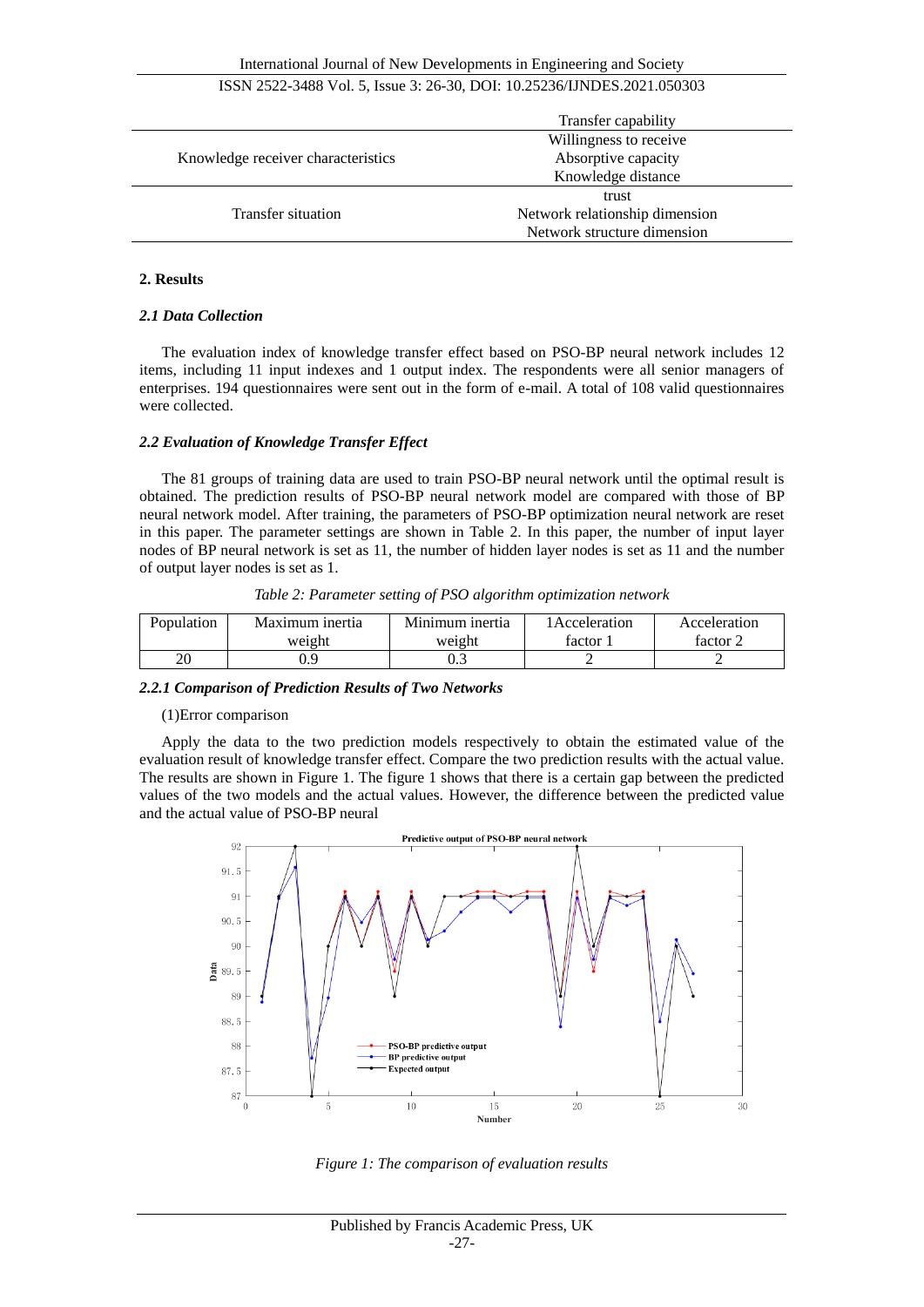# ISSN 2522-3488 Vol. 5, Issue 3: 26-30, DOI: 10.25236/IJNDES.2021.050303

The figure 2 shows that the maximum absolute error of the forecasted value of knowledge transfer effect of PSO-BP model is 0.5 and the minimum is -0.9, and the maximum absolute error of BP is 1.4945 and the minimum is -1.0329, indicating that compared with the prediction model of knowledge transfer effect of BP, the model of knowledge transfer effect of PSO-BP is more stable.



*Figure 2: The comparison of absolute error of evaluation results*

The figure 3 shows that the relative errors of PSO-BP prediction model and BP prediction model are less than 10%. However, the maximum relative error of PSO-BP neural network prediction model is 0.9783%, while the maximum relative error of BP neural network prediction model is 1.7178%, and the relative error of PSO-BP k prediction model is better than BP prediction model as a whole. The data show that PSO-BP has higher accuracy than BP.



*Figure 3: The comparison of relative errors* 

The table 3 shows that in terms of PSO-BP neural network model, the average relative error is 0.14% and the root mean square error is 0.23. In terms of BP neural network, the average relative error is 0.39% and the root mean square error is 0.52. The data show that PSO-BP neural network model is more stable.

| predictio<br>n model | Maximum<br>absolute<br>error | Minimum<br>relative<br>error | Maximum<br>relative error<br>$\frac{10}{6}$ | Minimum<br>relative<br>$error\%$ | Average<br>relative error<br>$\frac{10}{6}$ | Root mean<br>square error |
|----------------------|------------------------------|------------------------------|---------------------------------------------|----------------------------------|---------------------------------------------|---------------------------|
| ВP                   | l 49                         | $-1.03$                      | 1.7178                                      | 0.0356                           | 0.39                                        | 0.52                      |
| <b>PSO-BP</b>        | 0.5                          | $-0.9$                       | 0.9783                                      | 0.0000                           | 0.14                                        | 0.23                      |

*Table 3: The comparison of evaluation performance between PSO-BP and BP*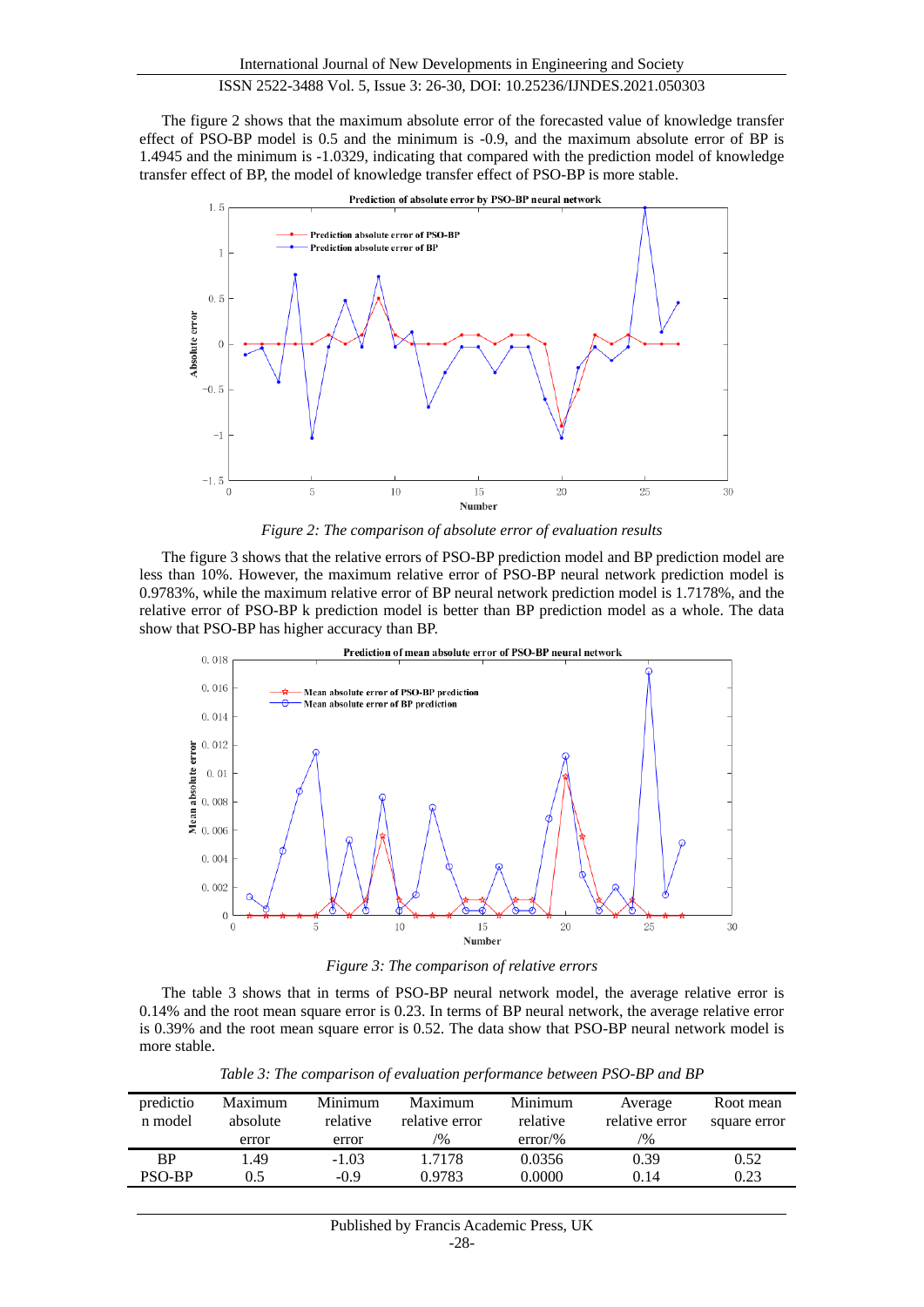# ISSN 2522-3488 Vol. 5, Issue 3: 26-30, DOI: 10.25236/IJNDES.2021.050303

#### (2)Fitting performance

Figures 4, 5 and 6 respectively show the robustness of 81 groups of training samples, 108 groups of overall samples and 27 groups of test samples of the knowledge transfer effect prediction model based on PSO-BP (robust, that is, the ability of the model to maintain a certain classification performance in any case), and figure 8 shows the robustness of BP neural network test samples. It is shown in Table 4.

*Table 4: Comparison of robustness between PSO-BP and BP* 

| Model  | sample           | R2       |
|--------|------------------|----------|
| PSO-BP | Training samples | 0.999733 |
| PSO-BP | All samples      | 0.999798 |
| PSO-BP | Test samples     | 0.999994 |
| BP.    | Test samples     | 0.999968 |

The results show that the R2 value of the test sample of PSO-BP model is closer to 1 than that of BP. It can be seen that the generalization ability of PSO-BP neural network model is strong, which proves that PSO-BP model has good robustness, so the prediction function of PSO-BP model is better.



*Figure 4: Prediction performance of PSO-BP training samples*



*Fig5: Prediction performance of PSO-BP population samples*



*Fig6: Prediction performance of PSO-BP test samples*